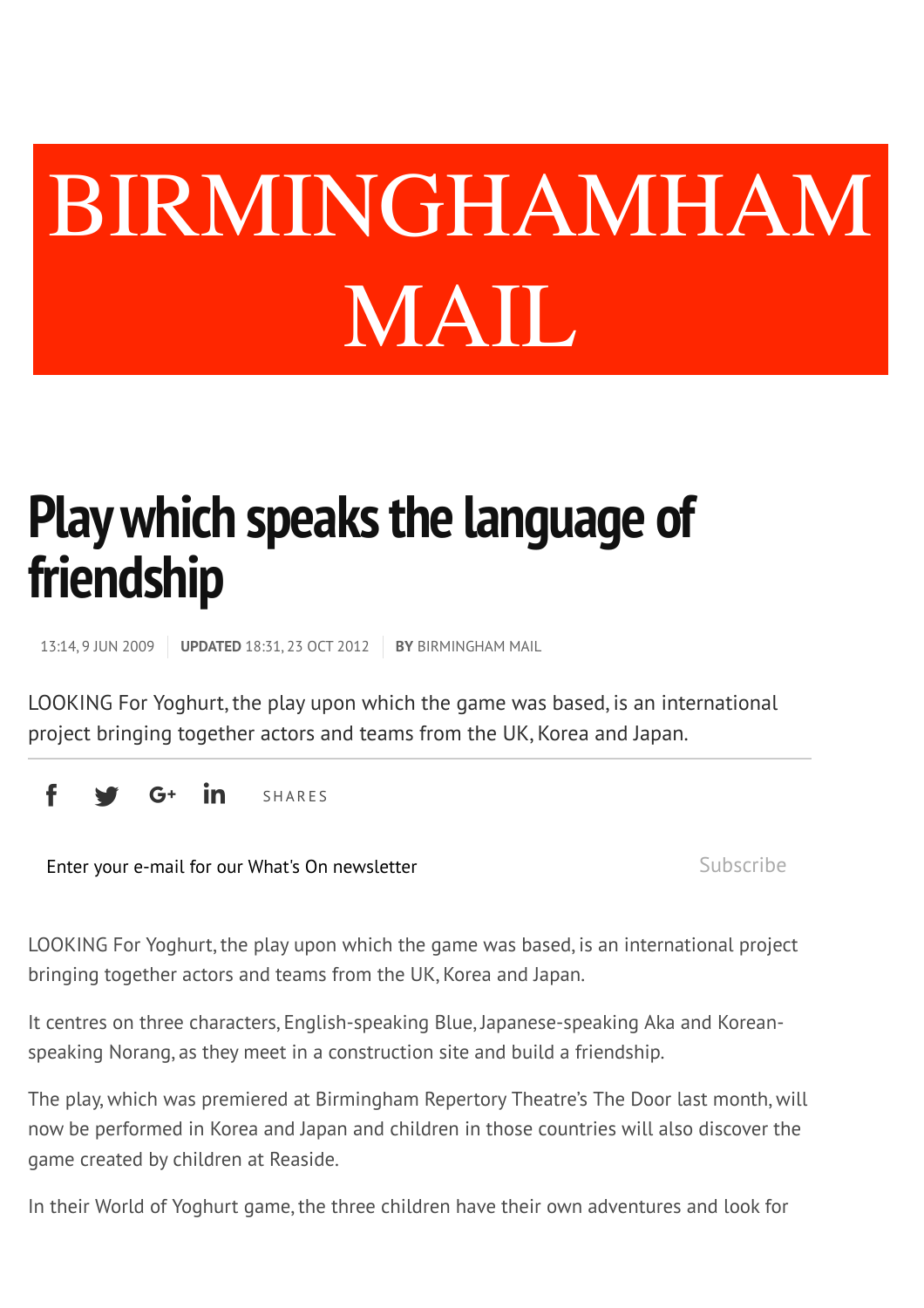Yoghurt, a cat lost by Norang.

The children at Reaside watched various excerpts of the play during their workshops but they only saw the finished production when they had completed the creation of their game. And they admit that posed a few problems.

Ten-year-old Demi Keville says: "We saw the first bit just after Christmas and we saw the dress rehearsal two weeks before the play started. When we saw the whole play I was surprised as it didn't have the ending I thought. When we did our game we wanted them to be able to find the cat but in the play they don't.

"We were each given a piece of paper and told to think about levels and pictures and what we would want to see in the game. Then each week Steve would go away with what we had said and he would come back a week later with some improvements.

"He showed us about how we could use a game to tell a story and to create people so we created people like Blue and Aka."

And Demi may have created the game but that does not make it any easier for her to play it.

"The problem is that I am just rubbish at computer games," she adds.

Gary Biles, aged 11, says a good many children wanted to be involved in the project and he was part of a select few.

"We all wrote down if we wanted to do it and then the teachers chose about 15 of us," he says. "Then we had to come up with all of these ideas which Steve could make into a game.

"One of the best things about it was working as a team. We all had to agree on things.

"When we saw it I felt very proud of it. It is really good and I think people will have a great experience playing it."

Eleven-year-old Oliver Hambidge admits it was challenging at times.

"We would draw bits and make up levels and then Steve would look at them," he says. "Bits were being added all the time. Some of it was easy but it was hard to do other bits because we hadn't done a game before."

Classmate Brandon Fitzgerald, also 11, was so keen to play World of Yoghurt he had to make an investment as it is a PlayStation 3 game.

"I liked it so much that I had to save up to buy a PS3," he says. "Now I can play it and play it with other people as well."

Brandon was also so keen to see the play that he took his family a few days before the